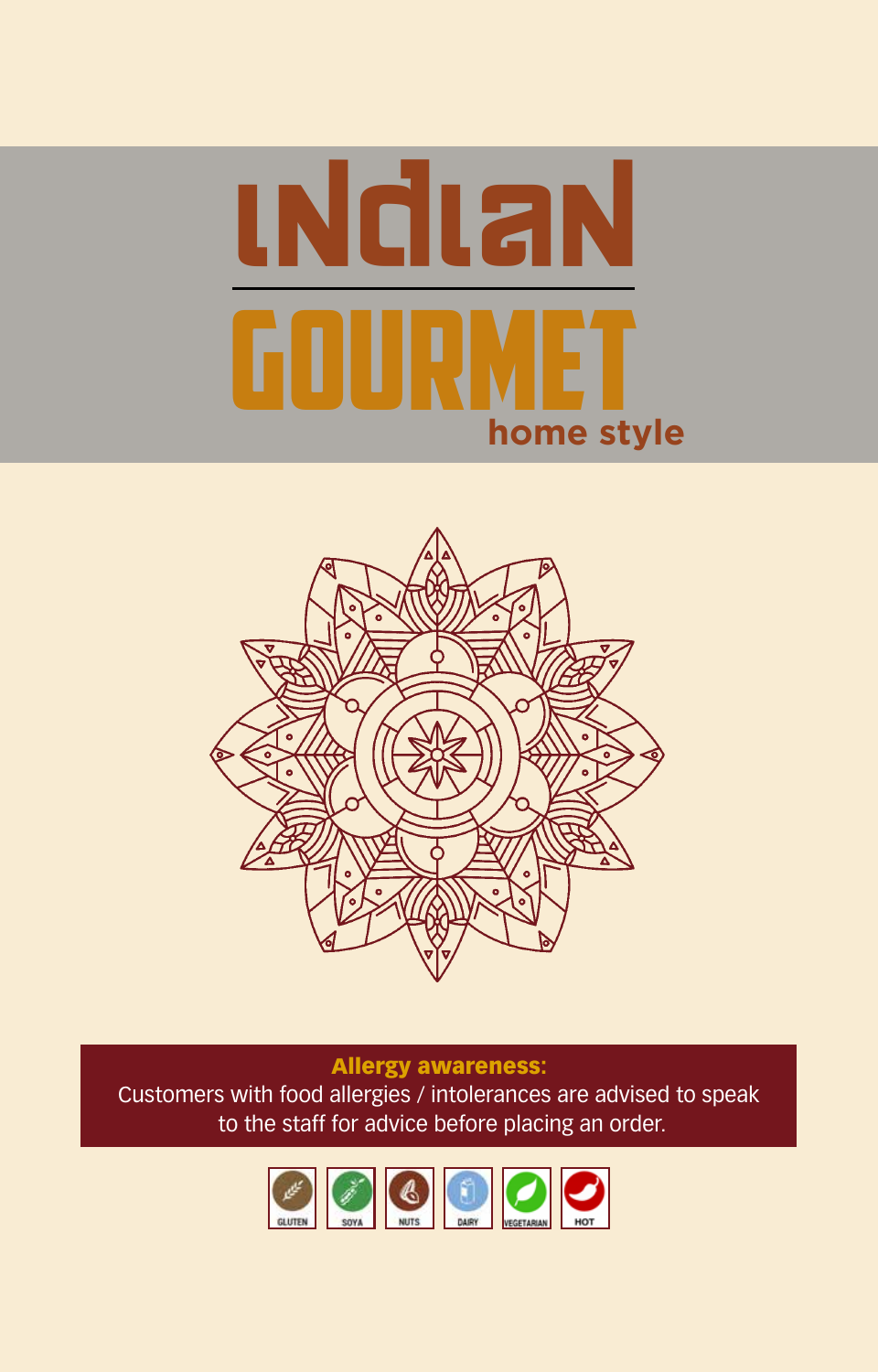

# **Welcome to Indian Gourmet**

There is no cooking like home-cooking and this is especially true of India, despite the spectacular spread of the cuisine around the world. The food cooked in the traditional home of India is still reckoned to be the best.

Moreover, given the size of India and its millions of traditional homes, the unity in the diversity of the Indian food is remarkable.

Our food is truly inspired by the Home-Style cooking from foothills of the Himalayas to the warm sea of the coast of Indian ocean, from the Arabian sea to the **Bay of Bengal.** 

At Indian Gourmet, you can make a great start of the gastronomic tour of India without leaving a table. Along the journey, we endeavour let your taste buds be tantalised with street food, traditional home cooking and regional culinary delicacies.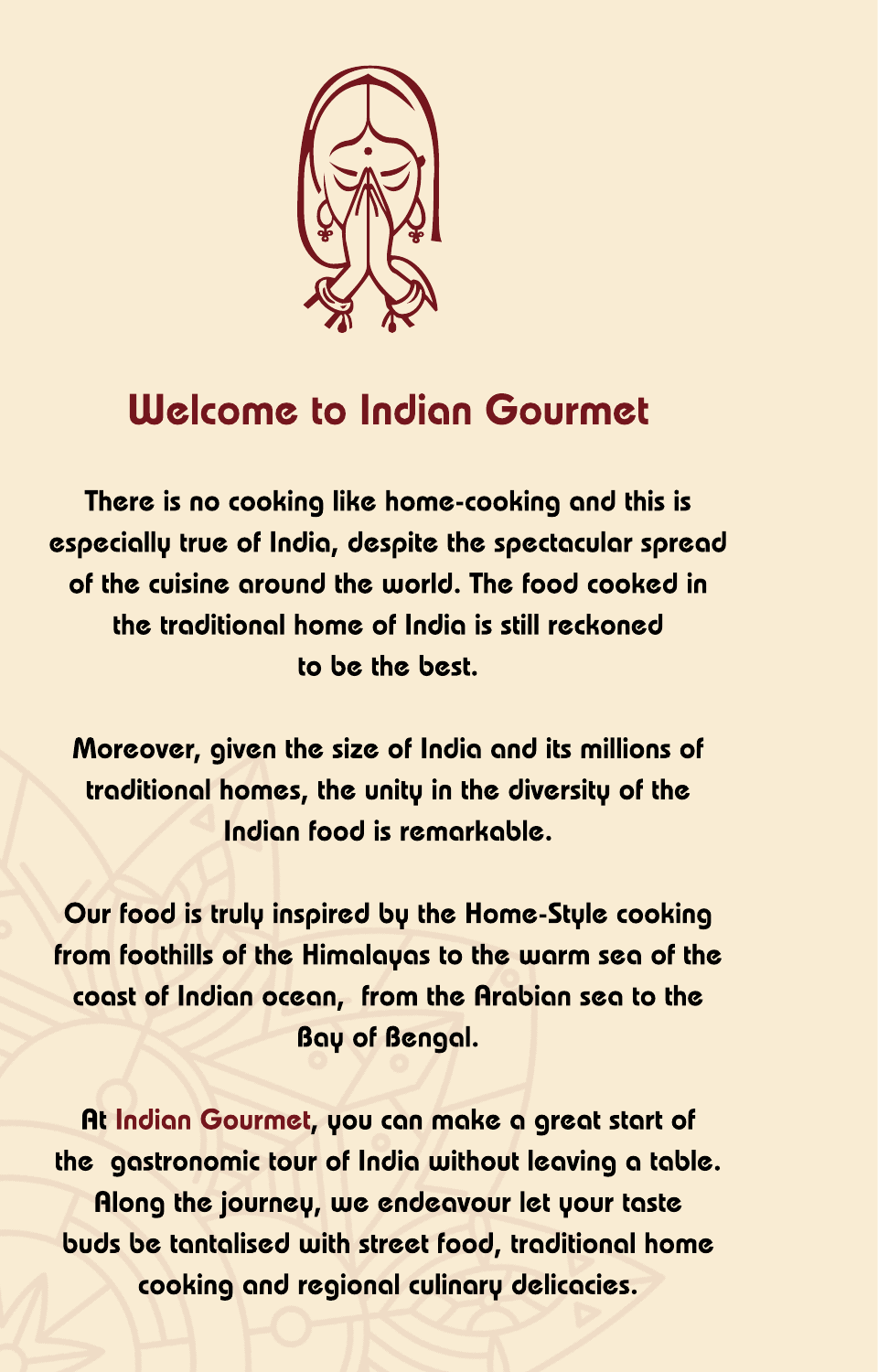# **Suruwat – to start**

# Spicy Chicken Winglet **E** 6.50

Chicken winglets marinated in red chilli, mustard seeds, dry fenugreek and spices. Grilled.

# Chicken Momo **8** 6.50

Chicken

A juicy steamed chicken dumpling with onions, ginger-garlic paste served with tomato-sesame seeds chutney.

## **Chicken Pakora E** 6.50

Chicken strips marinated and coated in a lightly spiced gram-flour batter. Deep fried.

## Garlic Chilli Chicken **O 6 6.50**

Marinated Chicken, pan fried and tossed in a garlic-chilli sauce, with spring onion and capsicum.

# Haryali Chicken Tikka £ 6.50

Boneless Chicken in a Green herb marinade – blend of Coriander, Mint, Fenugreek and green Chilli. Clay-oven grilled.

# Lamb

### Meat Samosa **a** f 6.50

Crispy pastry with spicy mince meat and peas filling.

### Lamb Momo  $\overline{2.50}$

A juicy steamed Lamb dumpling with onions, ginger garlic paste served with tomato-sesame seeds chutney.

# **Lamb Chops** <br>**E8.50**

Best end of Lamb marinated in yoghurt, chilli, papaya and roasted spices.

### Tawa Lamb £ 8.50

Thinly sliced marinated Lamb flavoured with black pepper. Tawa grilled.

### Seafood Fish Amritsari £ 8.50

Fresh-water fish marinated with carom seeds, gram-flour and Punjabi spices, deep fried.

### Squid Pepper Fry **Executive Executive Contract Contract Contract Contract Contract Contract Contract Contract Contract Contract Contract Contract Contract Contract Contract Contract Contract Contract Contract Contract Cont**

Gently blanched squid, stir fried with sliced garlic, black pepper and red sweet chillies.

### **Prawn Peri-Peri O** 6 and 10 and 10 and 10 and 10 and 10 and 10 and 10 and 10 and 10 and 10 and 10 and 10 and 10 and 10 and 10 and 10 and 10 and 10 and 10 and 10 and 10 and 10 and 10 and 10 and 10 and 10 and 10 and 10 and

King Prawns tossed in a pan with coastal spices and Peri-Peri sauce.

# Garlic - Lemon Scallops **Exercise E** 9.50

Pan seared Scallops with garlic, lemon and blackpepper.

# Canapés (Kebeb Selection) £ 10.50

Chicken Tikka, Sheek Kebab and Salmon.

# 2 Papadom & Chutneys **EXECUTE:** 2 Papadom & Chutneys 4 Papadom & Chutneys **Executive E** 5.50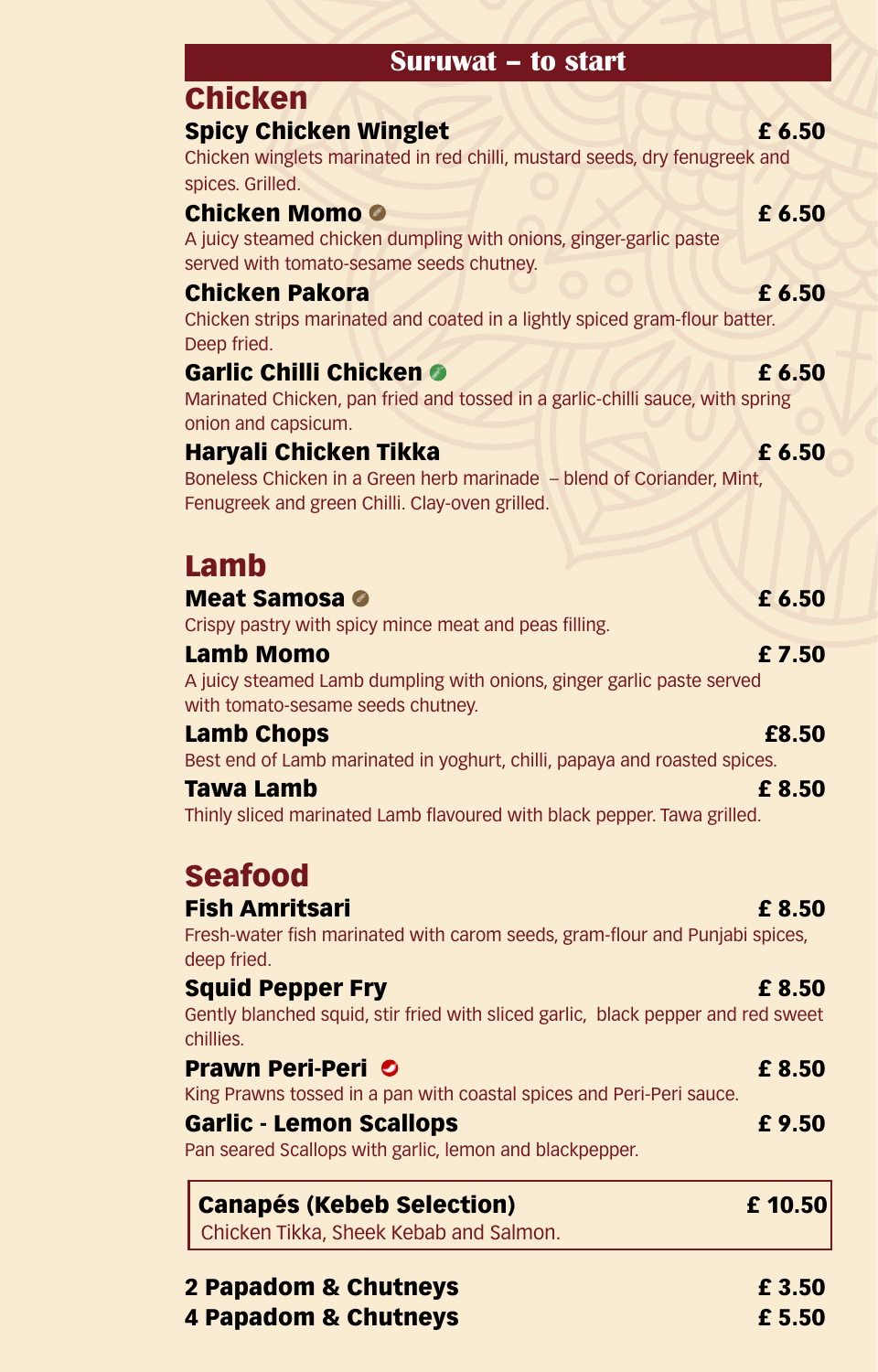| Vegetable                                                                                                               |                |
|-------------------------------------------------------------------------------------------------------------------------|----------------|
| <b>Crunchy Onion Bhaji O</b>                                                                                            | £ 5.50         |
| onions fritter flavoured with fennel seeds served with tamarind chutney.                                                |                |
| <b>Bhel Puri O</b><br>Delightful street speciality of puffed rice, mini crisp pastry                                    | £ 5.50         |
| and red onion with mint-tamarind chutney mixture.                                                                       |                |
| Veg Samosa © O                                                                                                          | £ 5.50         |
| Pastry with a unique stuffing of spicy potato and mix veg.                                                              |                |
| Benarasi Aloo Tikki Chat OO                                                                                             | £ 6.50         |
| Potatoes patties shallow fried to a crisp texture with chickpeas.<br>Sweet yoghurt, mint and tamarind chutney dressing. |                |
| <b>Paneer Shaslik © O</b>                                                                                               | £ 6.50         |
| Marinated soft curd cheese chunks with mix vegetable.                                                                   |                |
|                                                                                                                         |                |
| Tandoor – from Clay Oven                                                                                                | Small Large    |
| Chicken Tikka                                                                                                           | £ 6.50 £ 11.50 |
| Boneless chicken, marinated in yoghurt, ginger-garlic paste, spices and fenu-<br>greek.                                 |                |
| Tandoori Chicken                                                                                                        | £ 6.50 £ 12.50 |
| Chicken on the bone, marinated in yoghurt and traditional Punjabi hot spices.                                           |                |
| <b>Sheek Kebab</b>                                                                                                      | £ 6.50 £ 12.50 |
| Mince lamb with crushed garlic, green chilli coriander and garam masala.                                                |                |
| Tandoori Duck<br>Duck breast marinated in a blend of spices and citrus marinade.                                        | £ 8.50 £ 16.50 |
| Salmon Tikka                                                                                                            | £ 8.50 £ 16.50 |
| Salmon in a traditional Indian spices and Dil marinade.                                                                 |                |
| Tandoori King Prawn                                                                                                     | £ 8.50 £ 16.50 |
| King Prawn marinated in a Coastal spices.                                                                               |                |
| <b>Mix Grill</b><br>Selection of Chicken Tikka, Chicken Winglet, Sheek Kebab and Salmon.                                | £17.50         |
| Served with garlic naan.                                                                                                |                |
|                                                                                                                         |                |
| <b>Main Course - favourite delicacies</b>                                                                               |                |
| <b>Chicken</b>                                                                                                          |                |
| <b>Butter Chicken O O</b>                                                                                               | £12.50         |
| A classic north Indian curry. Chicken Tikka in a rich buttery tomato                                                    |                |
| and cream based sauce with crushed dry fenugreek. Contain nuts.                                                         |                |
| Karahi Chicken<br>Chicken in a semi-dry tomato gravy of garlic and roasted spices                                       | £12.50         |
| with mix bell peppers.                                                                                                  |                |
| <b>Chicken Jalfrezi O</b>                                                                                               | £12.50         |
| Chicken cooked with roasted spices, green chilli and capsicum.                                                          |                |
| <b>Sag Chicken</b>                                                                                                      | £12.50         |
| Chicken and fresh spinach with garlic and coriander.<br>Kori Gassi O                                                    | £12.50         |
| A popular chicken curry among the Bunt community in South Indian                                                        |                |
| state of Karnataka. Cooked with mustard seeds, curry leaves,                                                            |                |
| coconut cream and red chilli.                                                                                           |                |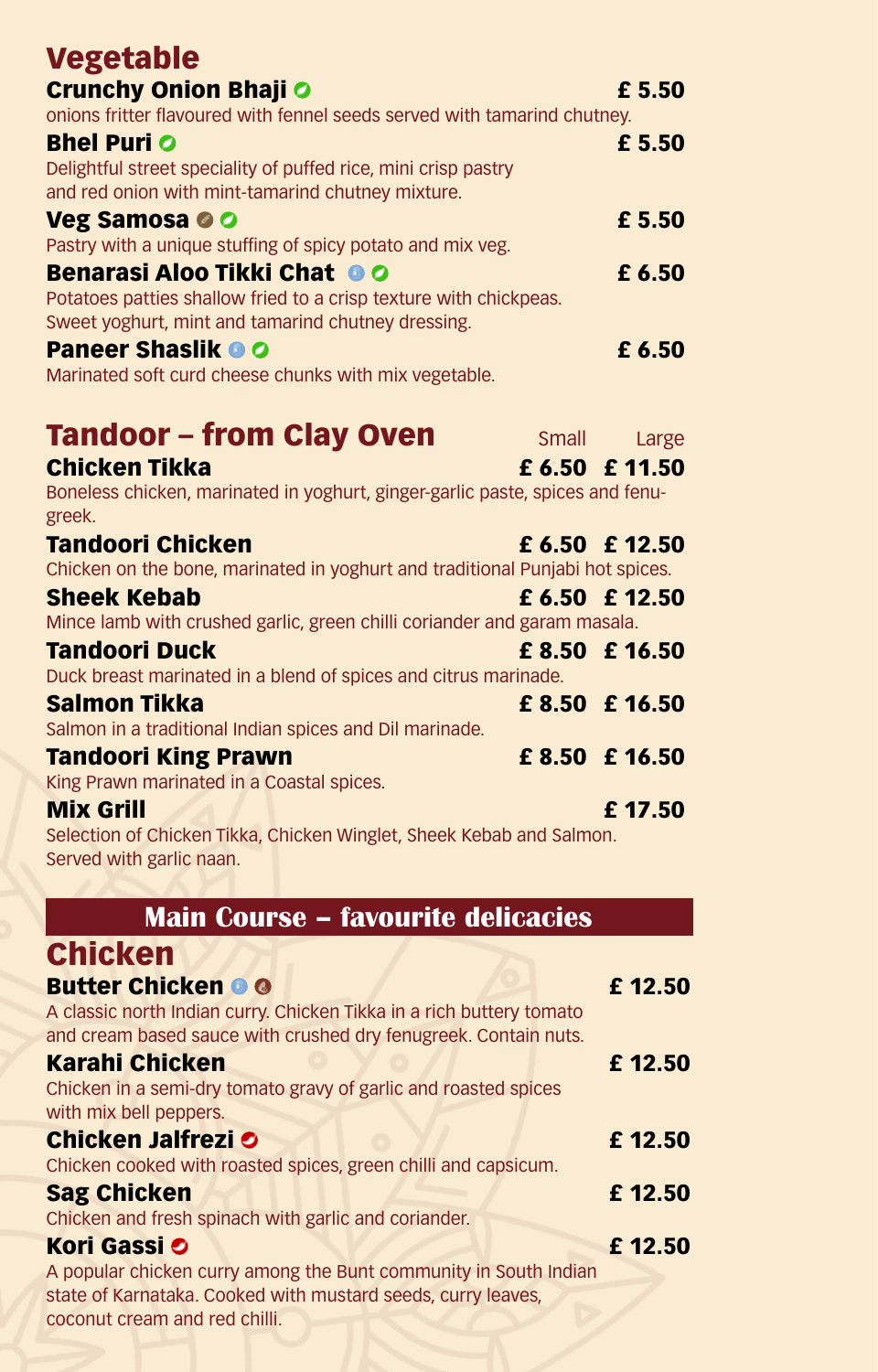| Lamb                                                                        |         |
|-----------------------------------------------------------------------------|---------|
|                                                                             | £14.50  |
| Lamb Roganjosh<br>Succulent tender lamb with ginger and roasted spices.     |         |
| A popular curry from Kashmir.                                               |         |
| <b>Karahi Gohst</b>                                                         | £ 14.50 |
| Lamb in semi-dry tomato gravy of garlic and pounded spices.                 |         |
| Lal Maas <b>OOO</b>                                                         | £14.50  |
| An ancient Rajasthani delicacy. Lamb cooked in 'red hot' sauce              |         |
| with the blend of red chillies and spices. Vindaloo strength.               |         |
| <b>Pistachio Lamb Korma</b>                                                 | £14.50  |
| Pistachio & almond paste based mild curry with touch of fresh cream         |         |
| <b>Gosht Banjara</b>                                                        | £14.50  |
| Gipsy style curry where, spices are pounded coarsely using a pestle.        |         |
| Influenced by Hyderabadi cooking.                                           |         |
|                                                                             |         |
| <b>Seafood</b>                                                              |         |
| <b>Keralan Fish Curry O</b>                                                 | £16.50  |
| Tilapia fish cooked in South Indian coastal spices.                         |         |
| Curry leaf, mustard seeds and coconut cream.                                |         |
| <b>Palak Prawn</b><br>Prawn tossed with a garlic and cooked with spinach.   | £ 16.50 |
| <b>King Prawn Makhani<sup>o</sup> O</b>                                     | £16.50  |
| Marinated king prawn in a creamy tomato curry with a touch of fenugreek.    |         |
| Contain nuts.                                                               |         |
| <b>Malabari Scallops O</b>                                                  | £16.50  |
| Scallops in a silky smooth mild nuts paste and coconut milk sauce. Contains |         |
| mustard paste and curry leaves.                                             |         |
|                                                                             |         |
| <b>Vegetables</b>                                                           |         |
| <b>Panner Tikka Makhani O O O</b>                                           | £12.50  |
| Indian cottage cheese in a buttery tomato and cream based sauce.            |         |
| A classic north Indian curry.<br>Malai Kofta O O O                          | £12.50  |
| Cottage cheese dumplings simmered in silky smooth onion                     |         |
| and yoghurt gravy.                                                          |         |
| <b>Bhendi Dopiaza O</b>                                                     | £11.50  |
| Okra and onions cooked in Tawa sauce.                                       |         |
| <b>Baigun Ka Salan O O</b>                                                  | £11.50  |
| Baby aubergine in a spicy peanuts flavoured sauce.                          |         |
| Kadai Sabz O                                                                | £11.50  |
| Assorted fresh vegetables with roasted spices. Semi-dry.                    |         |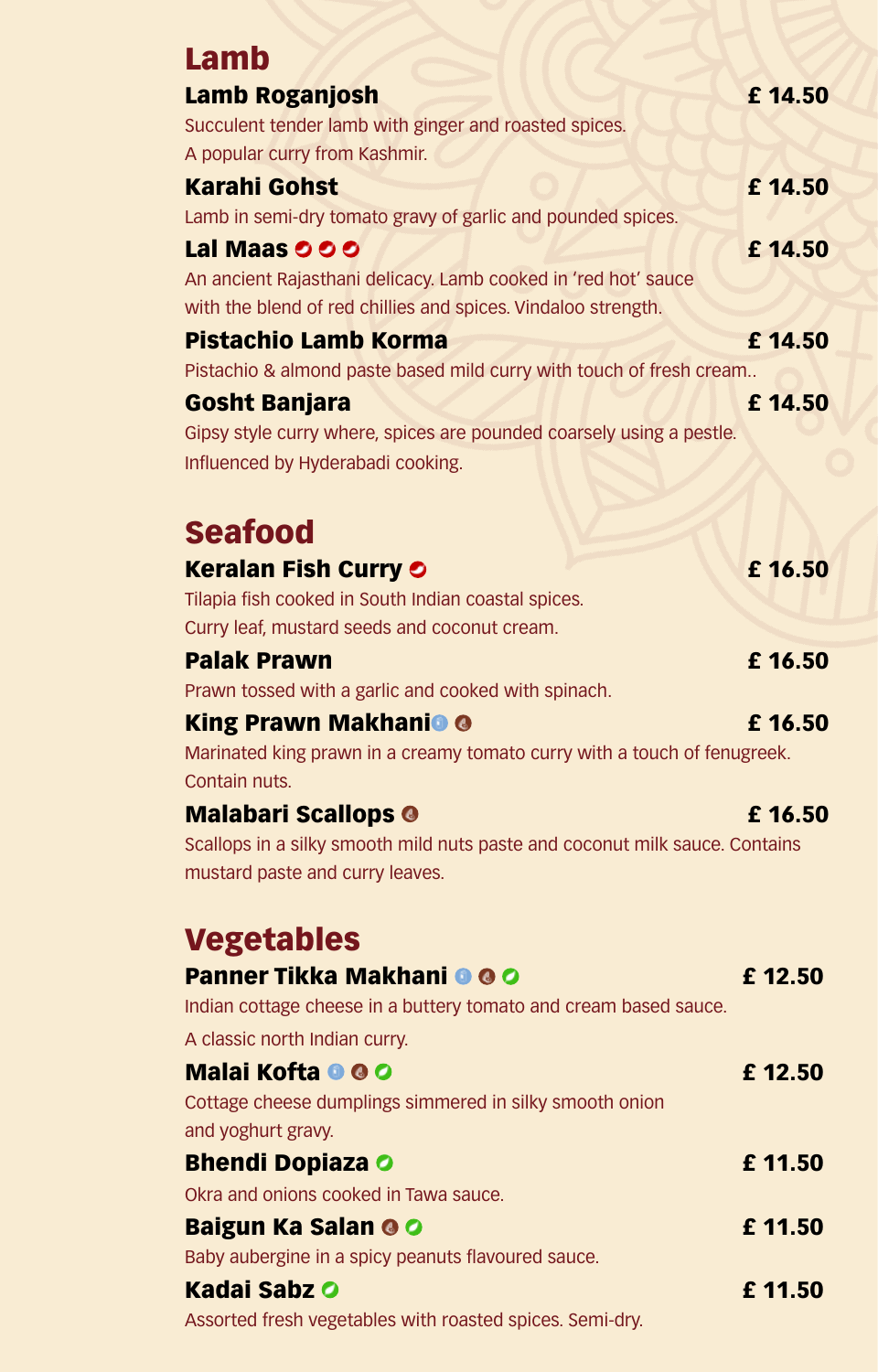## **Biryanis**

Biryani - is seasoned rice inspired by Mogul cooking. It has a rich aromatic spice with added caramelised onion, fresh mint and ginger. Traditionally served with Raitha (Churned yoghurt)

| Vegetable Biryani O         | £11.50 |
|-----------------------------|--------|
| <b>Chicken Biryani</b>      | £12.50 |
| <b>Lamb Biryani</b>         | £14.50 |
| <b>King Prawn Biryani O</b> | £16.50 |

| Sabzi Bahar – Fresh Vegetables                                                    |        |
|-----------------------------------------------------------------------------------|--------|
| <b>Palak Paneer O O</b>                                                           | £ 6.90 |
| Curd cheese cooked with fresh spinach, tempered with garlic.                      |        |
| <b>Matar Paneer O O O</b>                                                         | £ 6.90 |
| Green peas and curd cheese cubes cooked with spices in tomato and onion<br>gravy. |        |
| Jeera Aloo O                                                                      | £ 6.50 |
| All time favourite sautéed potato with roasted cumin seeds.                       |        |
| <b>Sag Aloo O</b>                                                                 | £ 6.50 |
| Spinach and potato with light spices and ginger.                                  |        |
| <b>Mushroom Bhaji O</b>                                                           | £ 6.50 |
| Mushroom cooked in a tomato-onion based Tawa sauce.                               |        |
| <b>Chana Masala O</b>                                                             | £ 6.50 |
| Chickpeas cooked and napped in a semi-dry spicy masala                            |        |
| with garlic and carom seeds.                                                      |        |
| <b>Mix Veg Porial O</b>                                                           | £ 6.50 |
| Assorted vegetables tossed with a masala of onions,                               |        |
| curry leaves, coconut and mustard seeds.                                          |        |
| Dal Makhani <sup>O</sup> O                                                        | £ 6.50 |
| Rich buttery black lentil with a touch of cream.                                  |        |
| Tarka Dal O                                                                       | £ 6.50 |
| Yellow lentil tempered with ginger, cumin and whole chilli.                       |        |
| <b>Green Salad O</b>                                                              | £ 3.50 |
| Mixture of lettuce, cucumber, tomato and red onion                                |        |
| Raita O O                                                                         | £ 3.50 |
| Churned yoghurt with cumin and pomegranate.                                       |        |

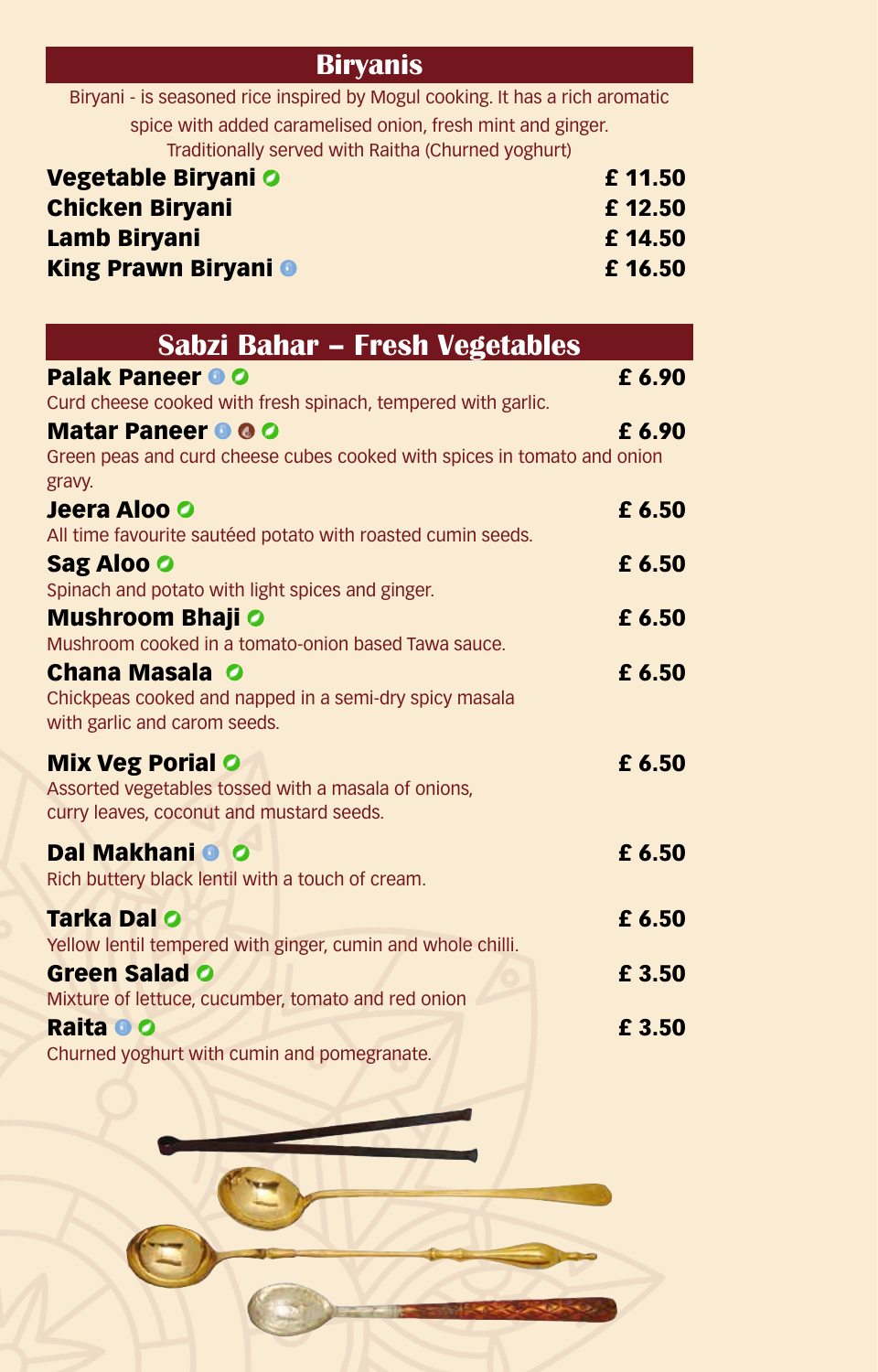| <b>Rice</b>                                                  |        |
|--------------------------------------------------------------|--------|
| <b>Plain Rice O</b>                                          | £ 3.50 |
| Steamed Basmati rice.                                        |        |
| <b>Pulau Rice O</b>                                          | £4.00  |
| Basmati rice flavoured with clove, cardamom and bay leaf.    |        |
| <b>Lemon Rice O O</b>                                        | £4.50  |
| Lemon flavoured Basmati rice with mustard seeds and peanuts. |        |
| <b>Mushroom Rice OO</b>                                      | £4.50  |
| Basmati rice with mushroom and chopped mix capsicum.         |        |
| <b>Egg Fried Rice</b>                                        | £4.50  |
| Basmati rice with egg and green peas                         |        |
| <b>Bread</b>                                                 |        |
| Roti @                                                       | £ 3.50 |
| Unleavened whole-wheat flour bread.                          |        |
| Naan <b>O</b> O                                              | £ 3.50 |
| Leavened refined flour bread.                                |        |
| <b>Paratha O O</b>                                           | £4.50  |
| Refined flour crisp layered bread.                           |        |
| <b>Keema Naan O O</b>                                        | £4.50  |
| Naan stuffed with spicy mince meat.                          |        |
| <b>Peshwari Naan O O O</b>                                   | £4.50  |
| Naan stuffed with nuts, coconut and almond powder.           |        |
| Garlic Naan O O                                              | £4.50  |
| Naan flavoured with crushed garlic.                          |        |
| <b>Malai Naan O O</b>                                        | £4.50  |
| Nan stuffed with soft lightly spiced cheese.                 |        |
|                                                              |        |